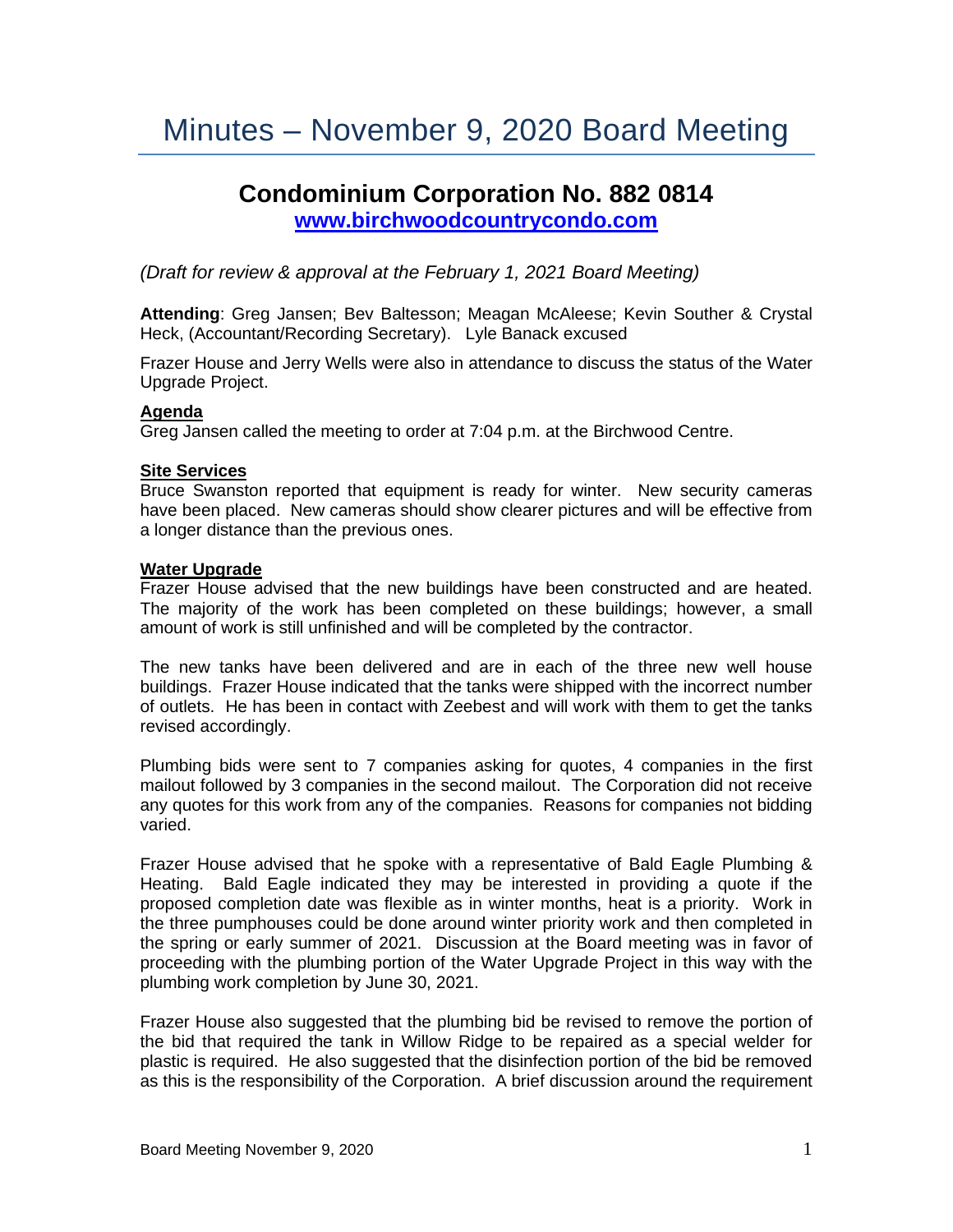of flow restrictors was held and it was agreed that bypass valves could be installed to assist in maintenance or repair work.

Frazer House will revise the plumbing bid as outlined above and provide the changed document to Bev Baltesson for updating and sending to the contractor. Any bids returned will have to be approved by the Board.

#### **Water Report**

Rod Yakubow was in attendance and provided the September and October water reports.

The water report for the month of September 2020 is as follows: # 6 Aspen Grove –24,045 gals # 2 Cedar Glen – 22,285 gals # 3 & # 4 Willow Ridge – 83,628 gals

TOTAL FOR ALL WELLS – 129,958 gals Chlorine Used 13.5 gals

The water report for the month of October 2020 is as follows: # 6 Aspen Grove –21,645 gals # 2 Cedar Glen – 16,927 gals # 3 & # 4 Willow Ridge – 94,550 gals

TOTAL FOR ALL WELLS – 133,122 gals Chlorine Used 11.25 gals

Rod Yakubow reported that there appeared to be water lost in Cedar Glen during the last week of October. He requested assistance from Jerry Wells to help find the source of the possible water leak. It was discovered that a lot in Cedar Glen had no heat and was not occupied. Rod Yakubow reported that Bruce Swanston had earlier advised the owners of the property that the heat was off. The cc valve was shut off to this property and the loss of water stopped. Bev Baltesson advised that Kevin Souther was contacted to advise the owner of the water loss and possible damage at their property.

Rod Yakubow wanted some clarification of the fire hydrants around the community and what responsibility the Corporation has to maintain or repair these water valves. As these hydrants are located on the owner property side of the cc valve, it was discussed that lot owners are responsible for maintenance and repairs of these valves. It also was noted that repairs in past years have been the responsibility of lot owners. Bev Baltesson will investigate further and provide confirmation.

Rod Yakubow provided the Board with a letter of resignation on November 1, 2020. He advised that he will not be renewing his water license and it expires on December 31, 2021. Members of the Board present thanked Rod for his work over the past several years.

#### **Approval of Previous Minutes**

Minutes of the September 21, 2020 meeting were previously circulated.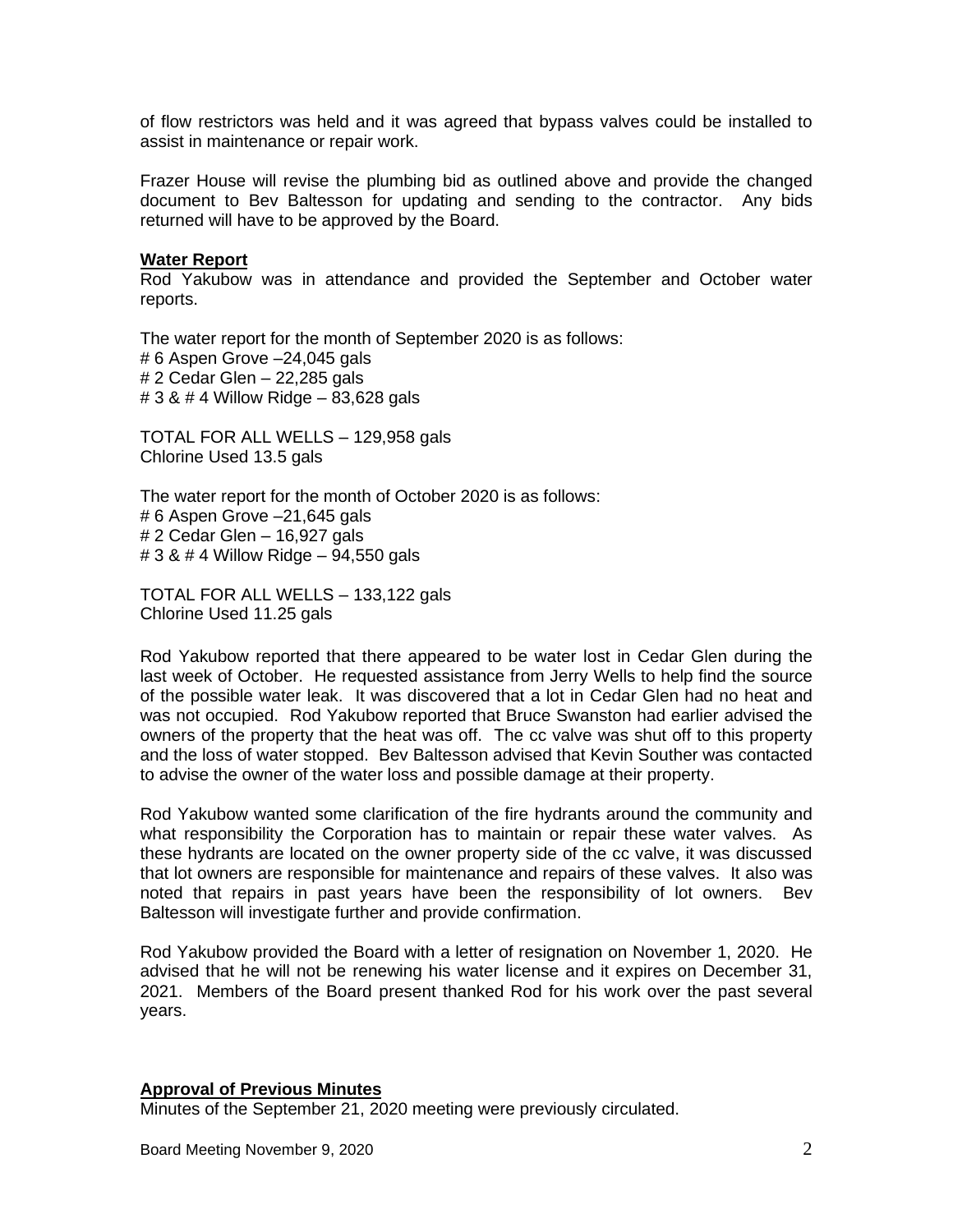**Motion:** Kevin Souther moved that the minutes be accepted as presented; Meagan McAleese seconded the motion. **Carried unanimously**

## **Financial Report**

Crystal Heck provided financial statements for July, August, & September 2020 as well as a breakdown of the water upgrade revenue and expenses.

Crystal Heck explained that she was contacted by Canada Revenue Agency advising that they had launched a GST audit for the past quarter. Bev Baltesson explained that the letter from CRA was just received at the end of last week. Crystal Heck advised that all the required information for the audit has been sent to the CRA.

Bev Baltesson provided status on the Special Levy status as follows; there are a total of 160 lots paid in full, 5 lots have not made any payment and 6 lots have given partial payments. Bev also provided a status of outstanding assessment fees with 2 lots who have not made any payment towards the 2020-2021 assessment. One of these lots is currently in bankruptcy and the other lot has been sent to our lawyer for foreclosure. Total 2020-2021 assessments overdue are approximately \$5,800.00.

Crystal Heck will continue to manage these overdue accounts.

Lyle Banack was excused from the meeting, however, provided a report on his discussions with the Auditor. They discussed a few ideas on how to show the normal operations of the condo plan, as well as the special assessments costs. Lyle Banack and the auditor will work towards a plan for the future.

Lyle Banack also discussed, with the auditor, the possibility of changing the fiscal year end and the preparation of the audit with respect to getting information out to owners. The auditor felt that it is relatively easy to change the fiscal year end and the preparation of the audit can be accommodated. Lyle Banack's recommendation would be to change the year end in 2021 so the owners are aware of the change and the audit budget costs would need to be increased. This will be tabled and discussed at the next scheduled Board meeting.

#### **Site Services**

Site services and water services were previously reported by Bruce Swanston and Rod Yakubow.

Kevin Souther will ensure the owner in Cedar Glen where water loss was detected is contacted.

#### **Brazeau County Liaison**

Lyle Banack was not present at this Board meeting, however, did provide the following update on his meeting with County Council during their pre budget meetings.

Lyle Banack provided County Council with three requests on our behalf.

- Request for three streetlights at the entrance off of TWP Road 494.
- Request for High Visibility Lot signs and Internal Directional signs throughout our community.
- Request for a cardboard recycle bin.

The County will contact Lyle Banack with updates on the status of these requests prior to the New Year as their budget deliberations begin in late November 2020.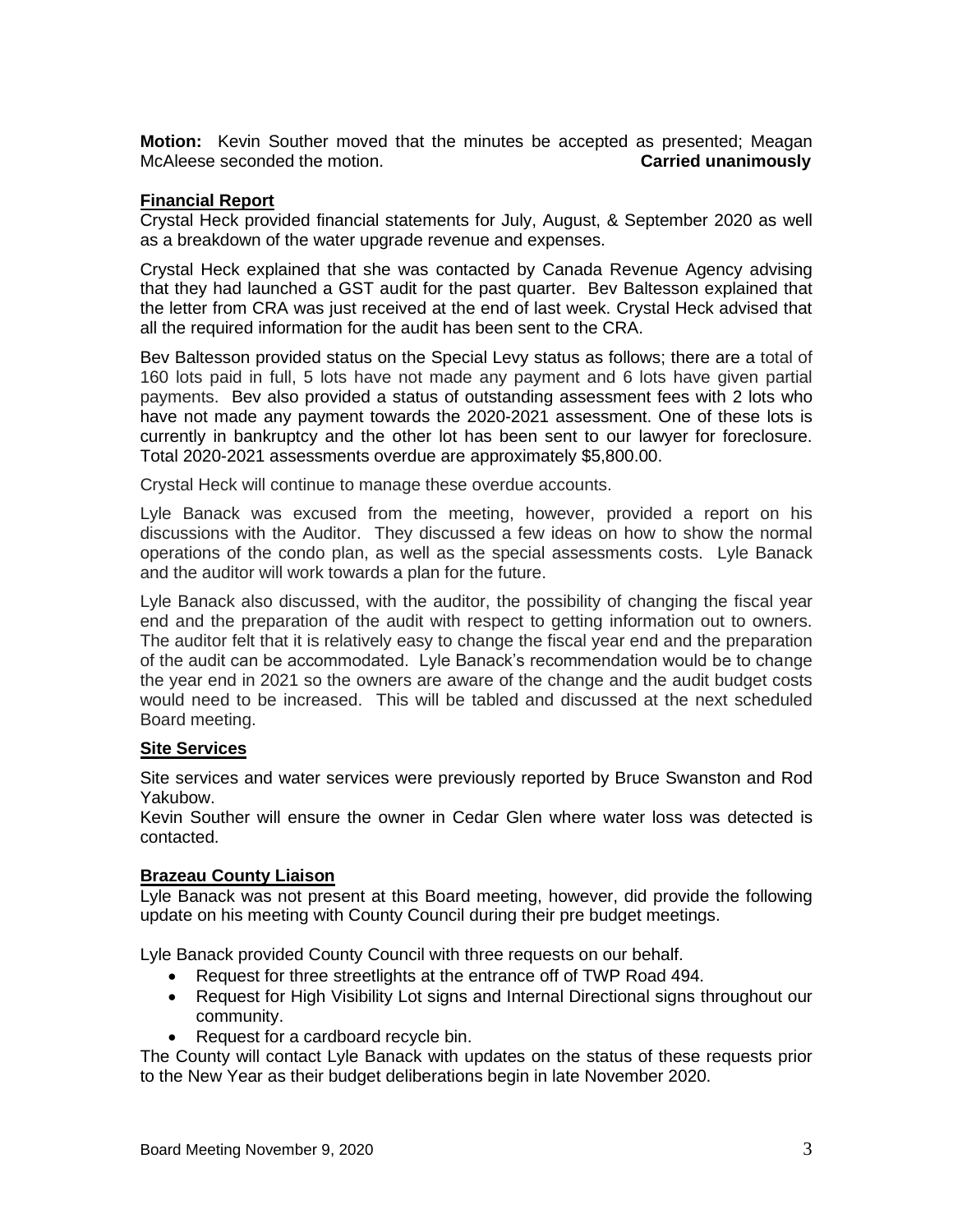# **Old Business**

## **Action items as per list**

- Community Lot signs and corner markers Lyle Banack presented to Brazeau County.
- Electrical boxes On hold until spring 2021.
- CC Valve and Water Hydrant Locations Bev Baltesson is working on transferring photos taken by Kevin Souther and Rod Yakubow this summer. Bev will confirm what lots we still need pictures of the cc valve locations.
- Recycle Dumpster Lyle Banack presented to Brazeau County.
- Lead Management Plan for Water Kevin Souther and Meagan McAleese will organize, develop a plan and arrange testing. Project must be completed by end of September 2021.
- Temporary Electric Service Cable Lyle Banack will contact Jerry Wells to purchase 120 meters temporary electric service cable as per motion approved last meeting. Kevin Souther will work with Jerry Wells and Bruce Swanston to determine the best location to store the cable once it is purchased.
- Water upgrade Ongoing as detailed above.
- EPCOR billing In progress with Bev Baltesson
- Owner Communication & Internet Access In progress with Bev Baltesson
- Lights at TWP road 494 entrance Lyle Banack presented to Brazeau County.
- Franklin Pump Controllers & Capacitors –Kevin Souther will discuss with Jerry Wells to determine if any additional parts are required to be on site and get them ordered.
- Rules & Regulations Completed & mailed in September 2020
- Aspen Grove Wellhouse Flooding Rod Yakubow and Kevin Souther are working to get a drainage pipe in the building.
- Bank signing authority & changes Completed in September 2020
- Water Upgrade financial tracking Ongoing
- Security cameras Kevin Souther advised that new cameras have been purchased and installed in November 2020. Closed.
- Fiscal Year end Updated in Financial Report. In progress with Lyle Banack

#### **New Business**

**Fire Prevention - Tree Trimming** – Meagan McAleese and Kevin Souther both attended the FireSmart meeting that was held at the community centre. There were only 10 owners as well as the speakers who attended the meeting. Bev Baltesson indicated that the poor turnout was probably because of the lack of notice to owners, the time of year as well as the COVID-19 concerns and restrictions that were in place in lot owner primary residences. Bev did express these concerns to Clarence Wastle, the organizer of the event, and thought the event would be better attended in the Spring of 2021.

Meagan and Kevin advised that there was discussion as to what the community would be required to do to become certified as a FireSmart subdivision and it was suggested that there may be a reduction in the insurance premiums for owners. A recent study in the County has identified Birchwood as an extreme forest fire risk due to the number of trees and population in the area. The presentation provided ways that all owners can use to increase their chance of limiting damage should there be a fire in the area. Suggestions including keeping grass, trees and shrubbery trimmed. Meagan will create